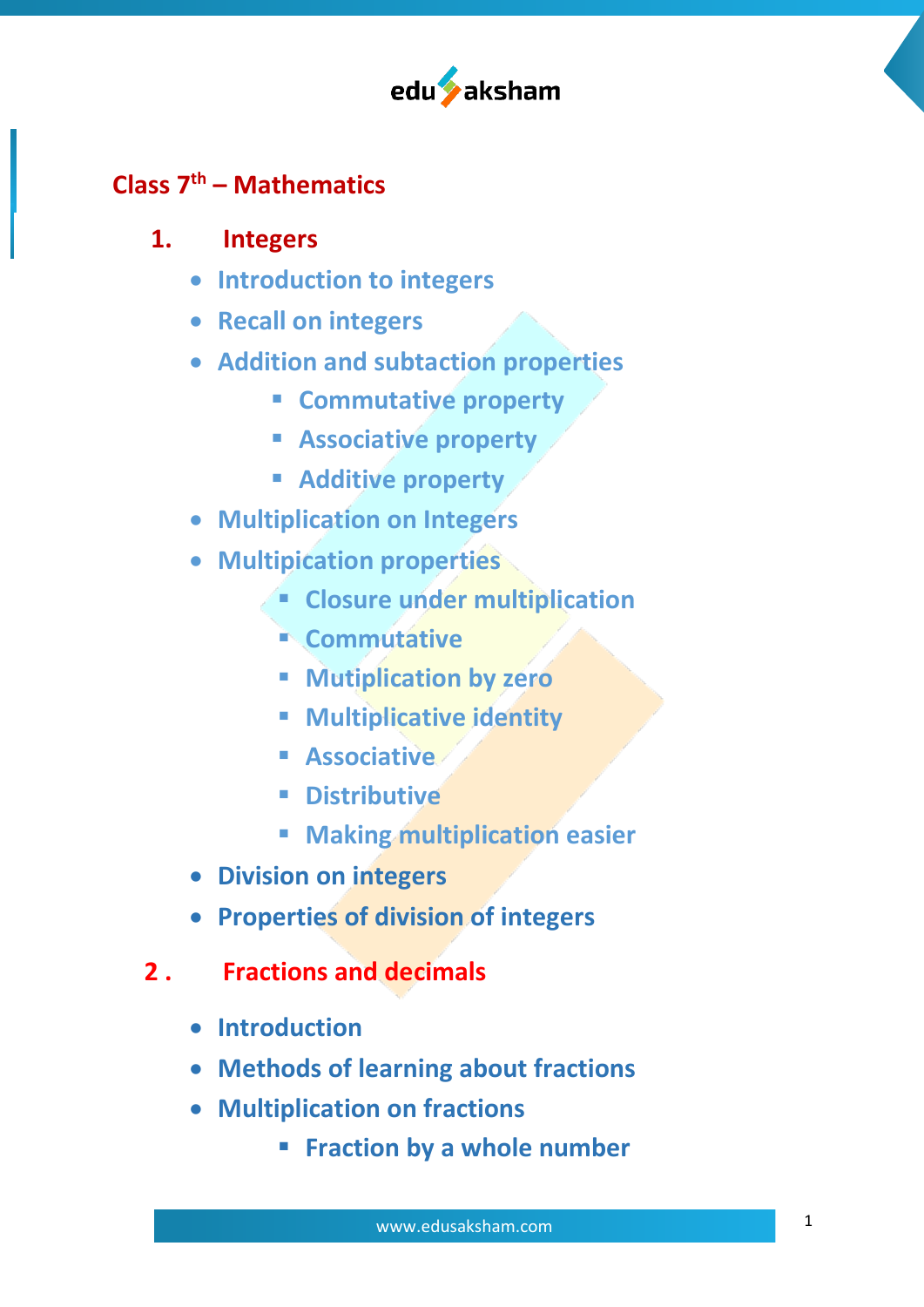- § **Fraction by a fraction**
- **Division on fractions**
	- § **Whole number by a fraction**
	- § **Fraction by a whole number**
	- § **Fraction by another fraction**
- **How well have you learnt about Decimal numbers**
- **Multiplication on decimal numbers**
	- § **Multiplication by 10,100,1000**
- **Division of Decimal numbers**
	- § **Division by 10,100,1000**
	- § **Division by whole number**
	- § **Division by another Decimal number**

## **3. Data Handling**

- **Introduction**
- **Collection of data**
- **Organisation of data**
- **Representative values**
- **Arithmetic mean**
	- § **Range**
- **Mode**
- **Median**
- **Use of bar graphs with a different purpose**
	- § **Choosing a scale**
- **Chance and probability**
- **4. Simple equation**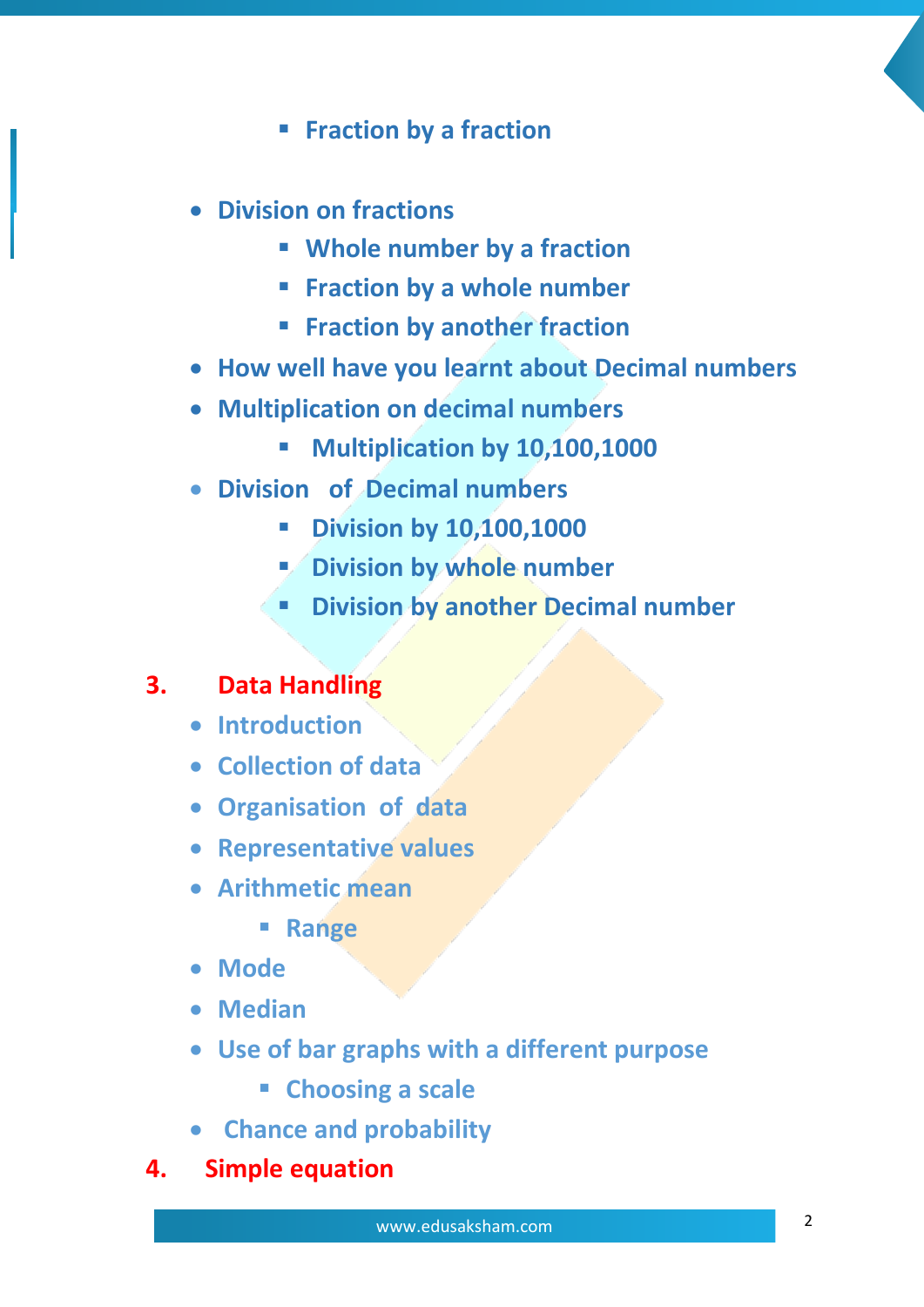- **A mind reading game**
- **Setting of an equation**
- **Review**
- **What is equation**
	- § **Solving an equation**
- **More equations**
- **From solution to equation**
- **Applications of simple equations to practical situation**

# **5. Lines and Angles**

- **Introduction**
- **Related angles**
	- § **Complementary angles**
	- § **Supplementary angles**
	- § **Adjacent angles**
	- § **Linear pair**
	- § **Vertically opposite angles**
- **Pairs of lines** 
	- § **Intersecting lines**
	- § **Transversal**
	- § **Angle made by transversal**
	- § **Transversal of parallel lines**
- **Checking for parallel lines**
- **6. Triangles and its Properties**
	- **Introduction**
	- **Medians of a triangle**
	- **Altitudes of a triangle**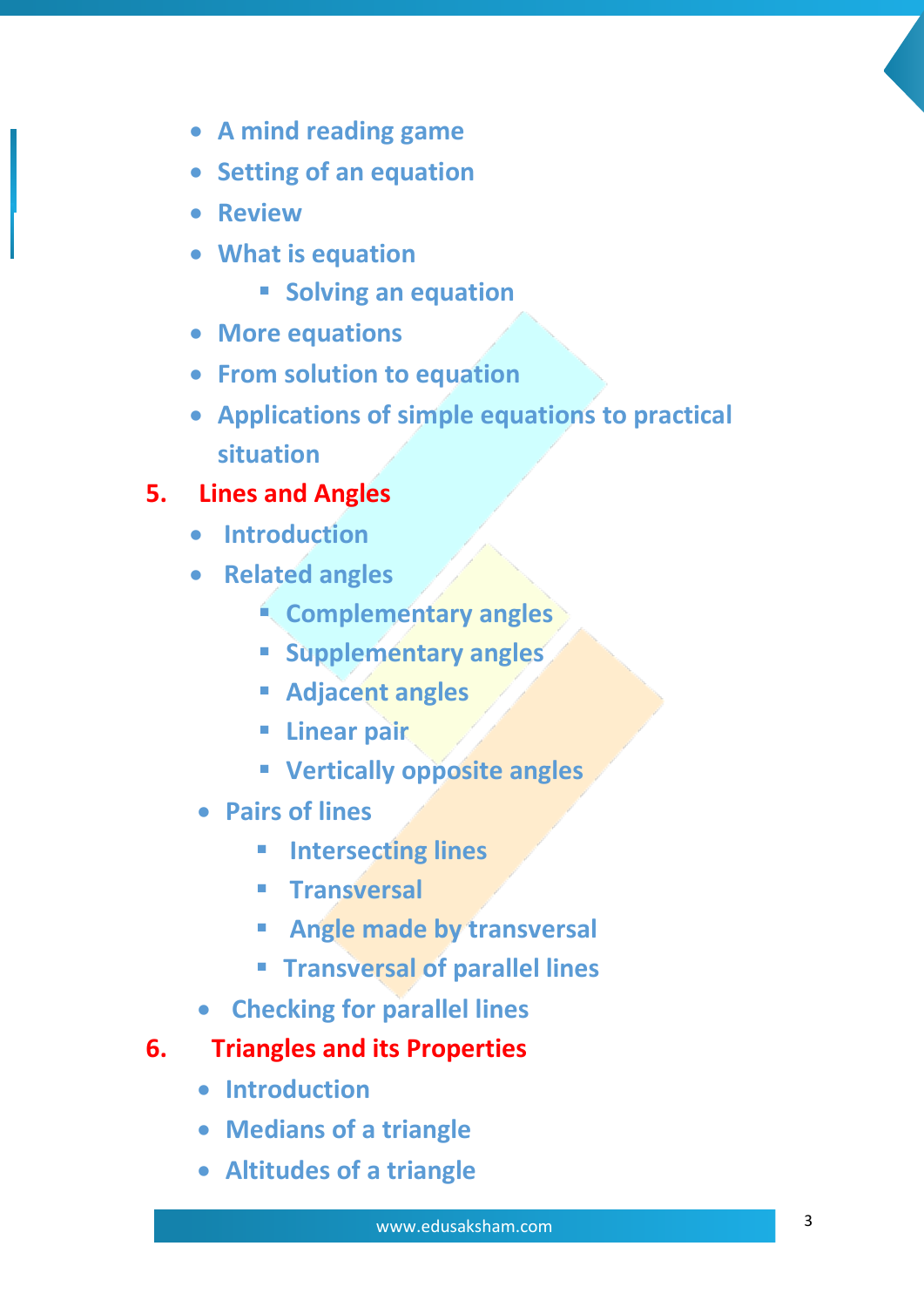- **Exterior angle of a triangle and its properties**
- **Angle sum property of a triangle**
- **Two special triangles : Equilateral and isosceles**
- **Sum of the lengths of two sides of a triangle**
- **Right -angled triangles and Pythagoras property**

#### **7. Concurrence of triangles**

- **Introduction**
- **Congruence of plane figures**
- **Congruence among line segments**
- **Congruence of angles**
- **Congruence of triangles**
- **Criteria for congruence of triangles**
- **Congruence among right angled triangles**

## **8. Comparing Quantities**

- **Introduction**
- **Equivalent ratios**
- **Percentage- another way of comparing quantities**
	- § **Meaning of percentage**
	- § **Converting fractional numbers to percentage**
	- § **Converting decimals to percentage**
	- § **Converting percentages to fractions or decimals**
	- § **Fun with estimation**
- **Use of percentages**
	- § **Interpreting percentages**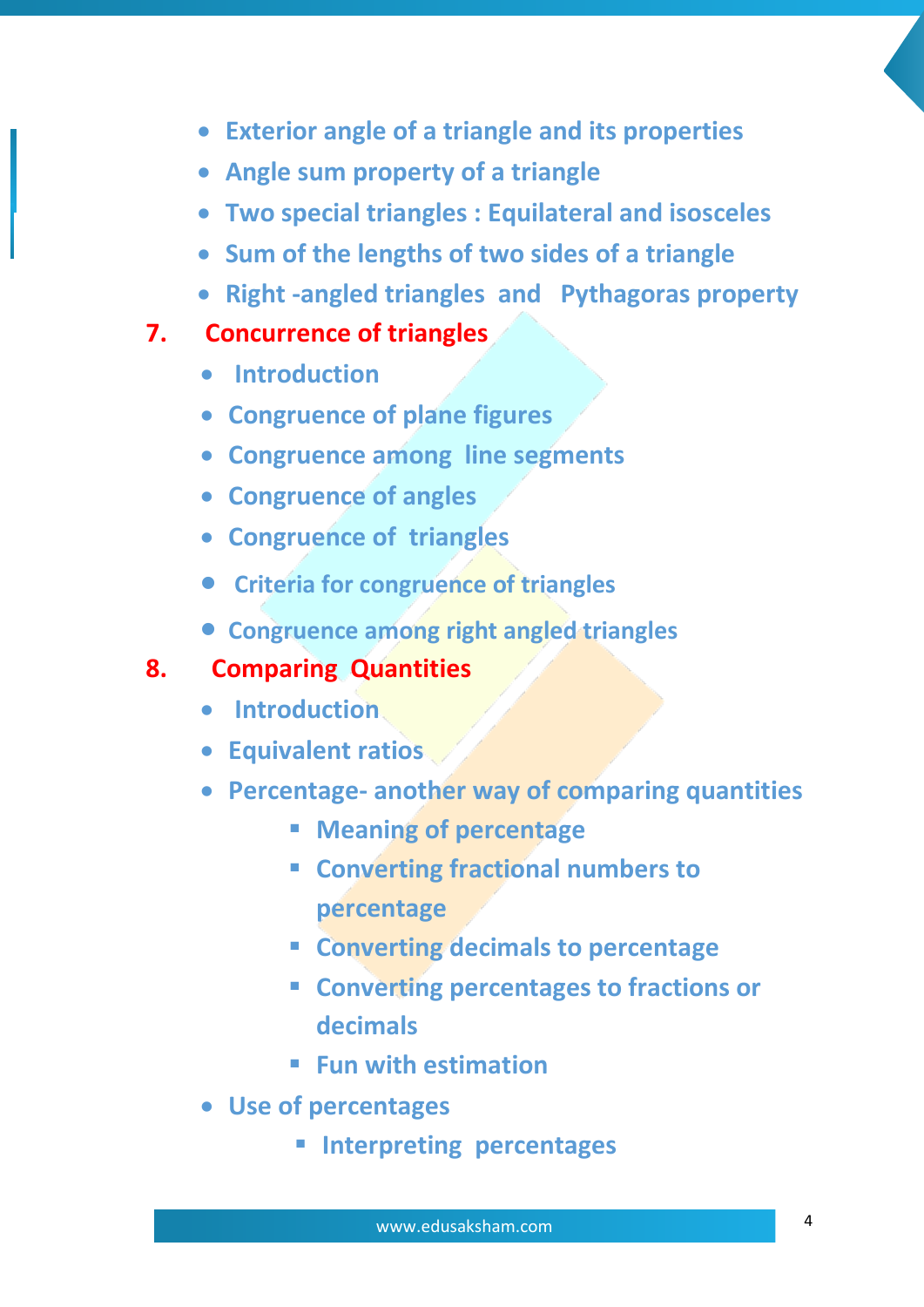- § **Converting percentages to -how many**
- § **Ratios to percents**
- Increase or decrease as percent
- **Prices related to an item or buying and selling**
	- § **Profit or loss as a percentage**
- **Charge given on Borrowed money or simple interest**
	- § **Interest for multiple years**

## **9. Rational numbers**

- • **Introduction**
- **Need for rational numbers**
- **What are rational numbers**
- • **Positive and negative rational numbers**
- • **Rational numbers on a number line**
- **Rational numbers in standard form**
- **Comparison of rational numbers**
- **Rational numbers between two rational numbers**
- **Operations on Rational numbers**
	- **E** Addition
	- § **Subtraction**
	- § **Multiplication**
	- § **Division**

## **10. Practical Geometry**

- **Introduction**
- **Construction of a line parallel to a given line, through a point not on the line**
- **Construction of triangles**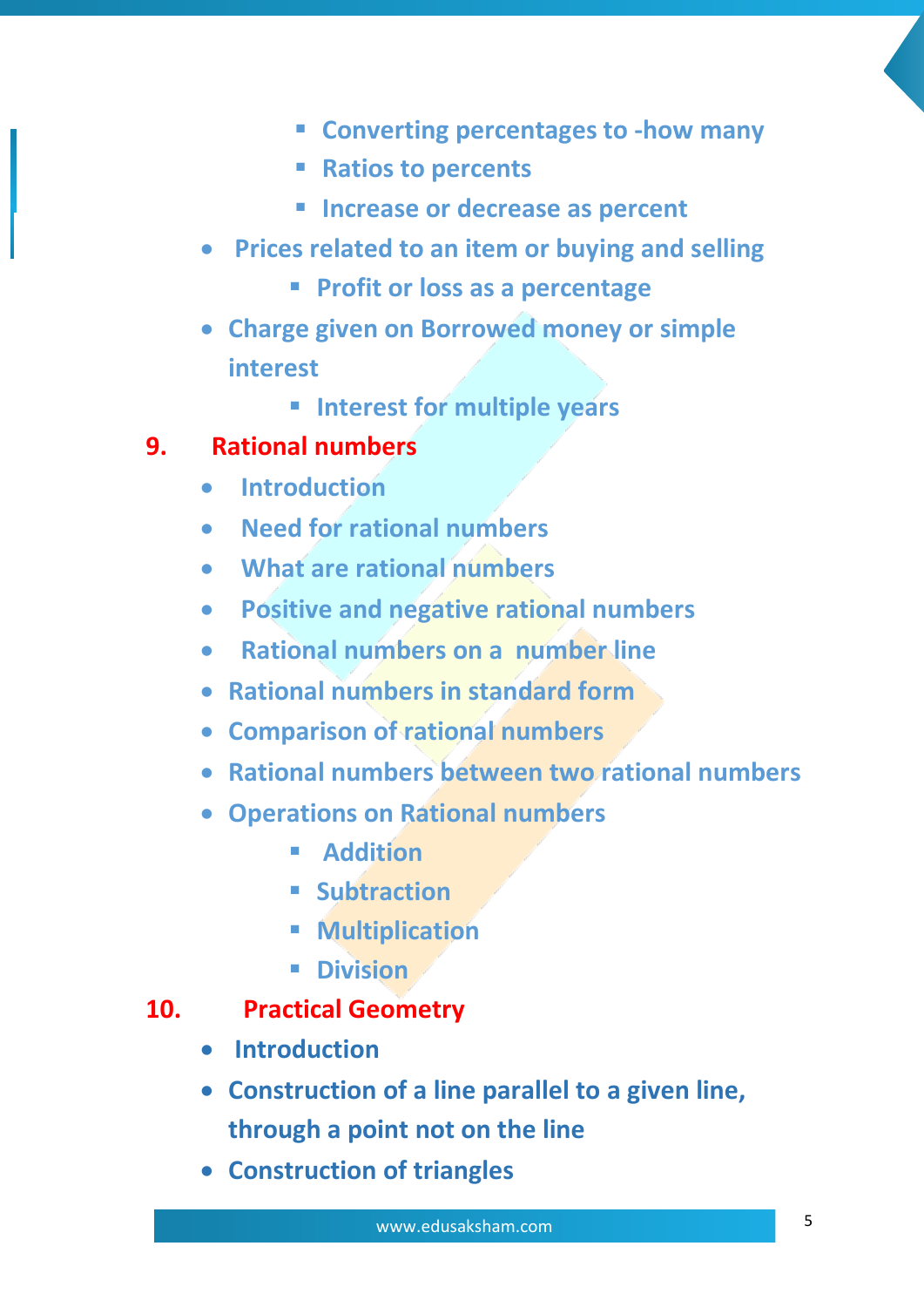- **Constructing a triangle when the lengths of its three sides are known**
- **Constructing a triangle when the lengths of its two sides and the measure of the angle between them are known**
- **Constructing a triangle when the measures of two of its angles and the length of the side included between them is given**
- **Constructing a Right-Angled Triangle When The Length of one leg and its hypotenuse are given (RHS CRITERION)**

## **11. Perimeter and Area**

- **Introduction**
- **Squares and rectangles**
	- § **Triangles as parts of rectangles**
	- § **Generalising for other Congruent parts of rectangle**
- **Area of Parallelogram**
- **Area of a triangle**
- **Circles**
	- **Circumference of a circle**
	- § **Area of a circle**
- **Conversion of units**
- **Applications**
- **12. Algebraic Expression**
	- **Introduction**
	- **How are expressions formed**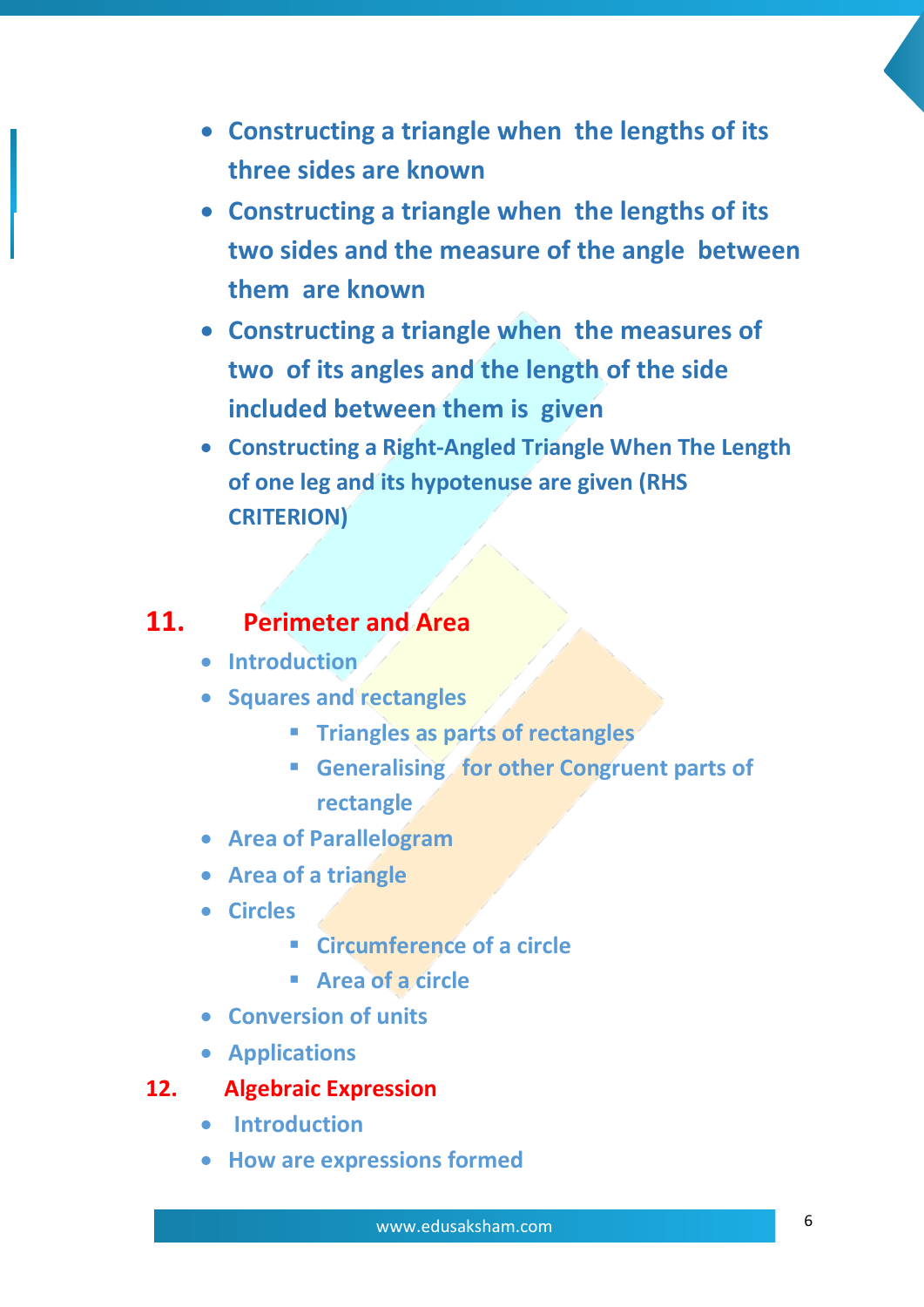- **Terms of an expression**
- **Like and unlike terms**
- **Monomials , Binomials, Trinomials and Polynomials**
- **Addition and Subtraction of Algebraic expressions**
- **Finding the value of an expression**
- **Using Algebraic Expression -formulas and rules**

#### **13. Exponents and Powers**

- **Introduction**
- **Exponents**
- **Laws of exponents**
	- § **Multiplying powers with the same base**
	- § **Dividing powers with the same base**
	- § **Taking power of a power**
	- § **Multiplying powers with the same exponents**
	- § **Dividing powers with the same exponents**
- **Miscellaneous examples using the laws of exponents**
- **Decimal number system**
- **Expressing large numbers in the standard form**

#### **14. Symmetry**

- **Introduction**
- **Lines of symmetry for regular polygons**
- **Rotational Symmetry**
- **Line symmetry and Rotational symmetry**
- **15. Visualising solid and shapes**
	- **Introduction: Plane figures and solid shapes**
	- **Faces , edges and vertices**
	- **Nets for building 3-D shapes**
	- **Drawing solids on a flat surface**
		- § **Oblique sketches**
		- § **Isometric sketches**